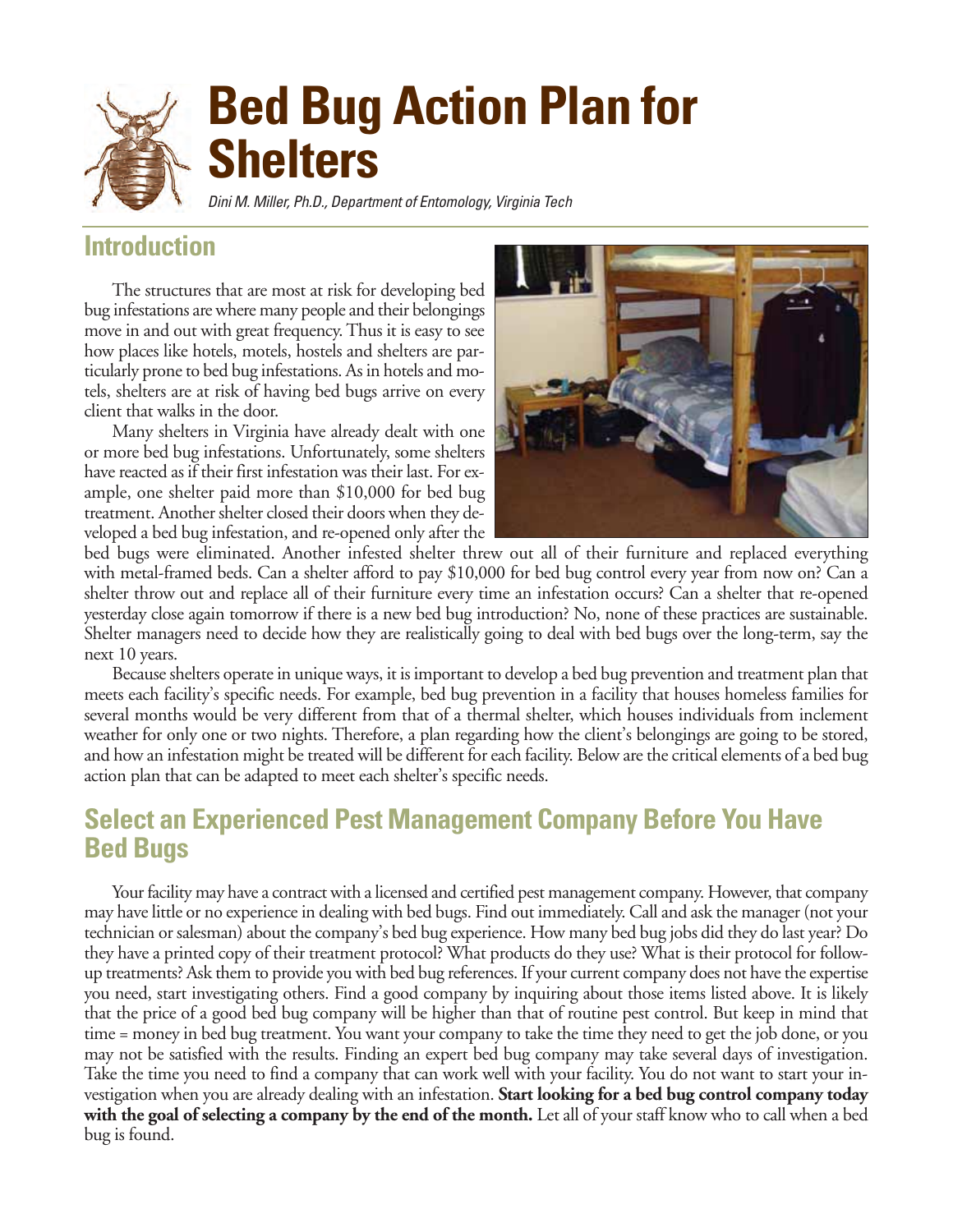## **Bed Bug Training for Shelter Employees and Volunteers**



Once you have selected your bed bug company, plan on cultivating a good working relationship with your technician. Because there is no quick fix for bed bugs you will be more involved in your pest control than ever before. It is very important that you and your technician are very comfortable working together. As part of your new partnership, have your technician present a bed bug inspection and identification training to all of your employees and volunteers. All employees need to know what bed bugs look like (all life stages), and where they hide, so that they can perform monthly (or weekly) bed bug inspections. It is important to train all employees to increase the chances of discovering

an infestation quickly. Keep in mind that clients are not the only people capable of bringing bed bugs into the shelter. Employees and volunteers can as well.

Ask your new bed bug technician to show you or another designated bed bug person specific locations in your facility where preventative maintenance can eliminate bed bug hiding places. Repairing crumbling plaster or caulking cracks and crevices can reduce a large number of bed bug harborages. Your technician can show you how to use a caulking gun, spackle or drywall compound. Some companies will do small repairs for you, but if money is tight you can make many repairs yourself.

Finally, your new technician can teach you or your in-house bed bug person how to effective apply a non-toxic bed bug product like diatomaceous earth. Diatomaceous earth (DE) is a desiccant dust that can be applied preventatively in potential bed bug harborages or as an immediate remedial treatment before your technician arrives when clients are experiencing bites. Applying DE requires a light hand, have your technician show you where and how to apply it so that it will be effective.

### **Long-term Shelters (weeks to months): Prevention**

*Discuss Bed Bugs at Check In.* A woman entering a battered women's shelter for the first time may already be under extreme stress. If she finds a bed bug in her room she may go ballistic. She may also cause other women in the shelter to join her in her hysteria. How do you deal with this situation? **The first and most important step of any bed bug management plan is to remain calm.** Communicate your bed bug action plan to your clients immediately. Better still, head off this situation by talking to your clients about bed bugs right when they check in. People hate to be surprised so it is best to address the bed bug issue immediately. Let your clients know that bed bugs are common in shelters, and that your shelter has a plan for dealing with bed bugs. Let the client know her responsibilities regarding the plan. Let each client know how their belongings are going to be treated to protect everyone from bed bugs. Your client may have other problems on her mind, but this discussion is unavoidable if you are going to protect your facility. In some facilities providing an informational brochure on bed bugs may be helpful. In others, a brochure may be completely useless. But in both cases, make sure that you verbally communicate to your clients that they need to report any bed bug sightings to a facility employee immediately.

*Using a dryer to treat a new client's belonging.* Heat is an excellent bed bug killer, and nothing is more effective for killing bed bugs than a hot clothes dryer. The client's dry clothing can be tumbled in a loosely filled dryer set on high for 30 minutes. You may need temporary clothing available for your client during this process. A dryer with a removable shelf is excellent for heating items that cannot be tumbled, like shoes or personal items. It is highly recommended that shelters purchase a dedicated clothes dryer (nothing more than what you might purchase for your home use) for the purpose of dealing with bed bugs. If bed bugs become a common occurrence in your shelter, the dryer will pay for itself by reducing the need for bed bug treatment.

*Storage of Belongings.* How you decide to store a client's belongings is critical for keeping bed bug infestations to a minimum. Clients should not be allowed to bring non-essential items into the shelter (see clutter management below). Therefore you will need to store their non-essentials. Some shelters allow their clients to store their belongings in their vehicles

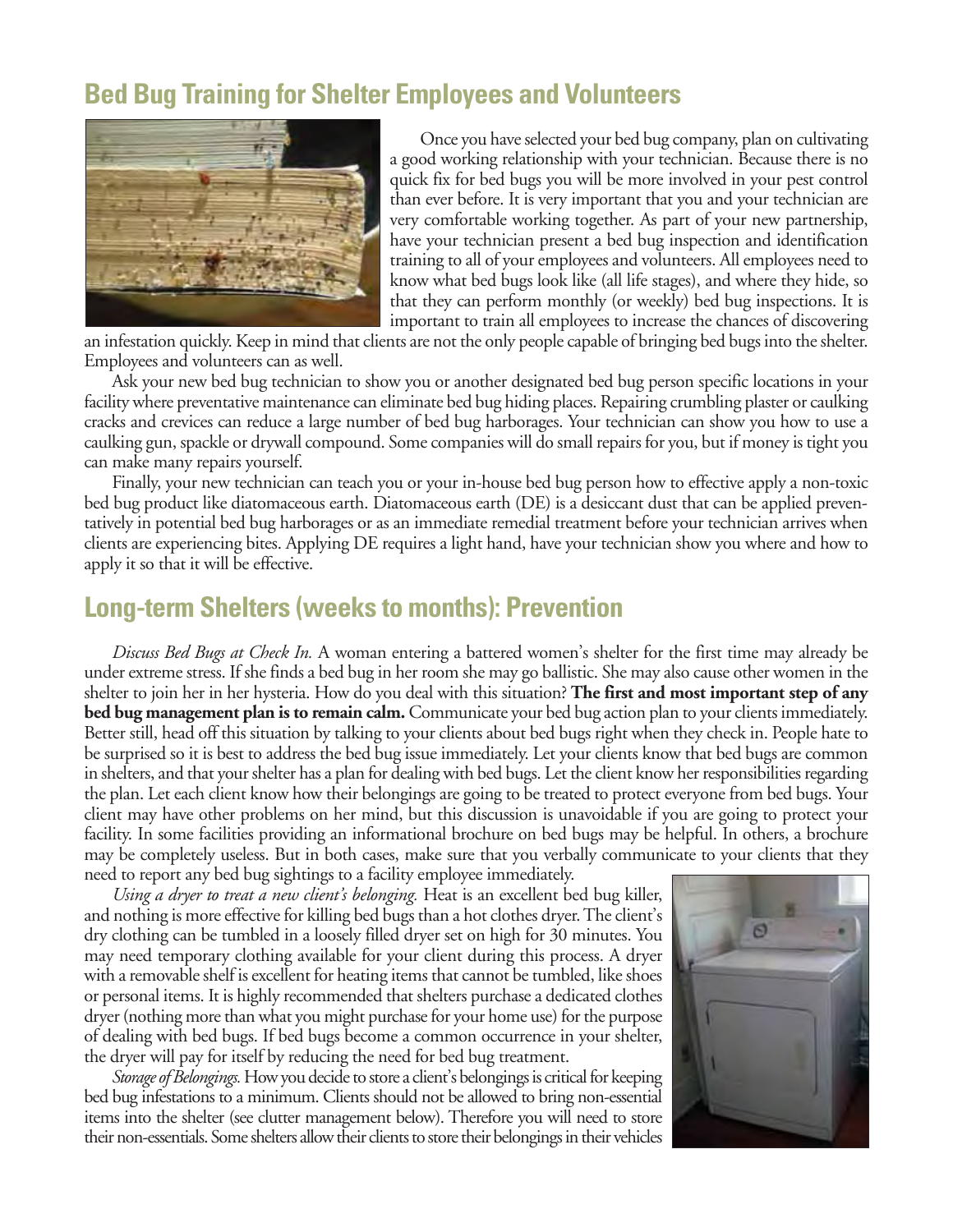parked outside the shelter. This is a good idea for bed bug prevention during the summer months when high temperatures in the cars will kill many bed bugs. However, in the winter the car provides a safe haven for bed bugs. In many cases, your clients' belongings will have to be stored in a building. Some shelters have small detached storage buildings outside the shelter. This is highly recommended for preventing stored bed bugs from entering the shelter. Belongings can be stored in sealed plastic containers (see below) to keep bed bugs from moving between one person's belongings and another. A lower budget alternative would be storing belongings in sealed labeled plastic bags. If you have reason to believe that a client's stored items are infested you can add a fumigant no pest strip to their loosely packed container or bag, the vapor will kill any bed bugs present make sure there are no other animals inside the bag first. Always read and follow the pesticide label directions on the no pest strip. If the storage room becomes infested, heat (see below) or conventional pest management can be used to treat the infested storage room. If items have to be stored within the shelter, make sure that the storage area is distant from the sleeping rooms and that your bed bug management company is called at the first sign of an infestation.

*Increase Bed Bug Awareness.* Bed bug posters placed in strategic locations like the laundry room and dormitory area will help remind clients and staff to be on the lookout for bed bugs. Guard against the posters becoming part of the shelter landscape. Bed bug posters should be removed and re-hung periodically so that people do not become desensitized to them. Bed bug prevention requires constant vigilance.

*Clutter Management.* Clutter is the bed bug's best friend. With many places to hide, a bed bug population is practically guaranteed some survivors even after the most aggressive treatment. It will be important to limit the belongings that clients are allowed to keep in the shelter building, particularly non-essentials like plush toys, pillows, books, knick knacks, electronic items, etc. This may be difficult when children are in the shelter, but it is essential for making the living quarters less bed bug friendly. Also be sure to communicate that any new items being brought into the facility, say from the client's car or storage space, must be inspected and / or heat treated before being taken to the living areas. Have a mandatory vacuuming regimen posted to ensure that stored belongings do not sit indefinitely under beds, in closets or in corners.

*Containing Bed Bug Introductions.* Although you may not always be able to prevent bed bugs from being brought in the shelter, there is the possibility of containing them once they get there. Clear plastic storage containers like the one in the photograph can be used to store clients' essential belongings indoors as well as non-essential belongings in a storage room outdoors is preferable. Labeled containers eliminate the problem of client's possessions contacting each other in storage areas where bed bugs might climb from one item onto another. The smooth interior of the container is also difficult for the bed bugs to climb so wandering bed bugs are likely to fall into the bottom of the container. The contain-



ers can inspected periodically for bed bugs. If a bed bug is found, the client should be alerted to the problem and their possessions treated in the dryer.

*Canine Scent Detection.* Another proactive approach to bed bug detection is to have your shelter inspected at regular intervals by a bed bug sniffing dog. Certified dogs that have been trained to detect bed bugs are specifically trained to detect only live bed bugs (all life stages). They do not respond to dead infestations. One advantage to having a shelter inspected by a dog is that a bed bug dog can check rooms very quickly. Where it might take two pest management professionals two hours to thoroughly inspect a bedroom, a dog could complete the inspection in about 2 minutes. Keep in mind that most dogs are not 100% accurate, but usually above 90% accurate, so the dog handler must also be well trained. The handler is responsible for confirming bed bug presence when the dog gives a positive signal. There are some handlers out there with dogs that give false positives. So make sure you hire a certified handler and be present the day of the inspection. The handler should show you live bed bugs when the dog gives a positive signal. Never pay for a chemical treatment unless you have seen live bed bugs.

### **Short-term Shelters (days or a week): Prevention**

*Inspections and treatment at check-in.* In a thermal shelter or a shelter where clients move from one location to another every week, bed bug prevention is more challenging. In these types of shelters the client must only be allowed to bring essential items inside the shelter. Those that are brought in need to be inspected by your bed bug trained staff and volunteers. If your employees find bed bug evidence, the items must be treated. If there is no clothes dryer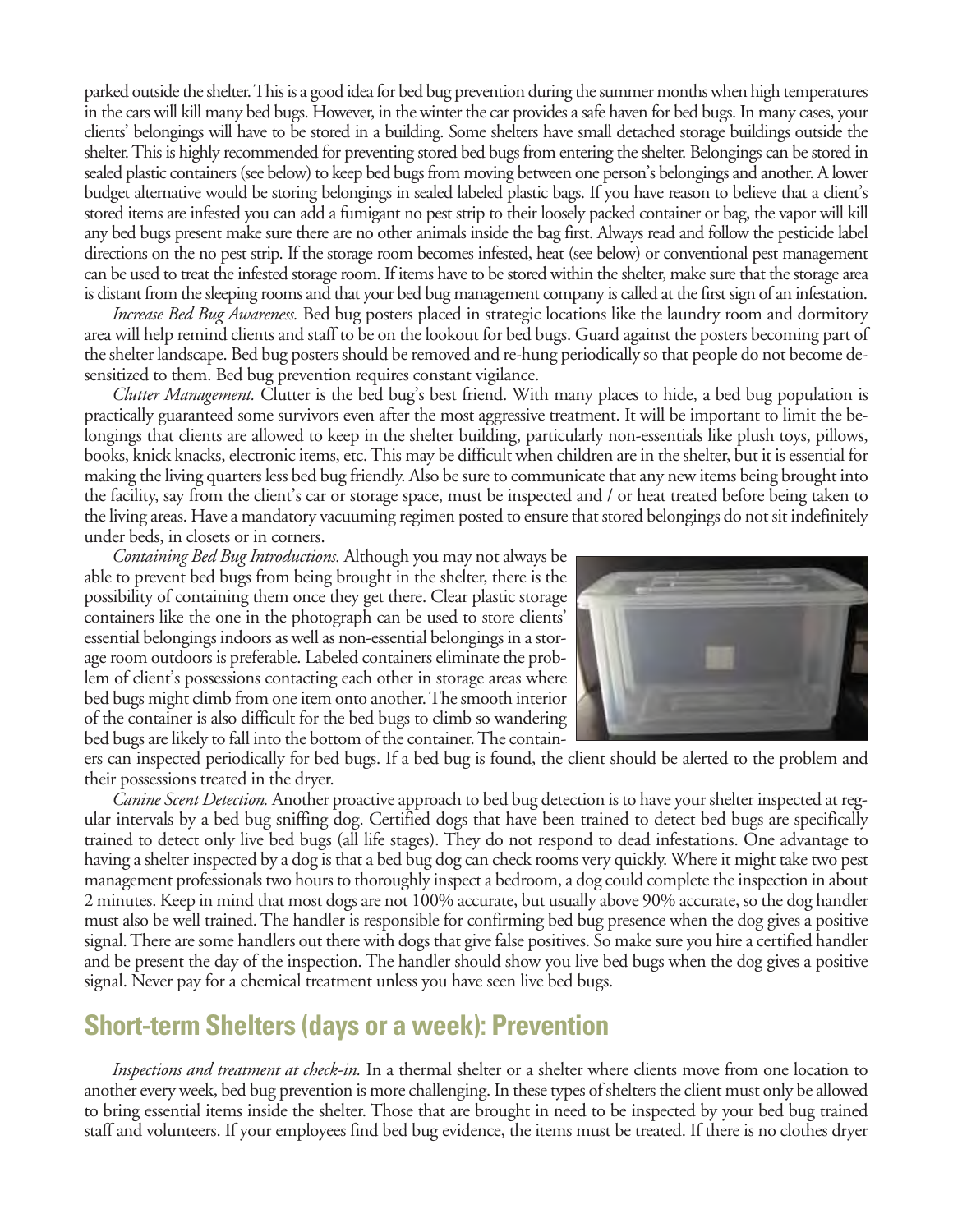

available a portable heat chamber like the Pak-Tite® (\$310) would be very useful for treating infested belongings. If there are bed bugs in the client's clothing, you will need to have spare clothing for them to change into while their clothes are being treated. One disadvantage to the Pak-Tite® device is that it takes longer to kill the bed bugs than a hot dryer. However, it can easy be carried anywhere, and it can treat almost anything that will fit inside it without any damage. See instructions on the product.

*Storage of belongings.* In temporary shelters, storage of the clients' non-essential items is also challenging. However, in the case of thermal shelters, intense cold can be helpful. The clients non-essential items can be sealed inside plastic bags and the labeled bags can be left outdoors in a secured area. The bed bugs may not be killed by the cold but they will not be actively mov-

ing around so the risk of spreading the infestation is almost non-existent. In short term shelters where the clients move every week, the clients' non-essential items can be placed in plastic storage containers or plastic bags and moved with the client to each facility. Again, because clutter reduction is essential, the non-essential items should be stored outdoors in a secure area or in a storage room that is not connected to the shelter building. An infested storage building should be treated by pest management professionals or by using heat (see below).

## **Develop a Procedure for Employees and Clients to Follow when a Bed Bug is Found**

Bed bug introductions cannot be completely avoided, and no acceptable client should be refused shelter because they have bed bugs. For example, mentally ill clients may really need your help but may not be able to deal with your bed bug prevention procedure. **So bed bugs come into the shelter, it is not the end of the world.** If an infestation develops, it just needs to be handled correctly. Make sure you have a posted bed bug sighting procedure in place. Make sure that clients understand that if they find a bed bug in the shelter they must make an employee aware immediately. Make sure that the inhabitants of the infested room understand that they will not be moved, potentially spreading the infestation. The employee should then:

- **• Identify with a sign the exact location where the bed bug(s) was found, and isolate that location (no need to panic).**
- **• Call the pest management company immediately.**
- **• Capture at least one bed bug and save it in a plastic bag for positive identification. Crush all others.**
- **• If your pest control company confirms the infestation by identifying your captured specimens, or by inspecting and finding additional bugs, they should provide the shelter with instructions on how to prepare the infested room for treatment.**

**Potential Treatment Methods**

- **• Clutter removal**
- **• Bed bug detection devices**
- **• Steam**
- **• Vacuuming**
- **• Desiccant dusts**
- **• Lidquid insecticide formulations**
- **• Aerosols insecticides**
- **• Insecticidal dusts**
- **• Follow instructions to the letter (this may include vacuuming, clutter removal, etc.) so that the company can begin their treatment protocol.**
- **• The pest management company will advise you as to how long after treatment the pesticide label requires the room to remain empty.**
- **• See the list of potential treatment methods above. For a complete explanation of each method see** *Non-Chemical Bed Bug Management and Bed Bug Treatment Using Insecticides*